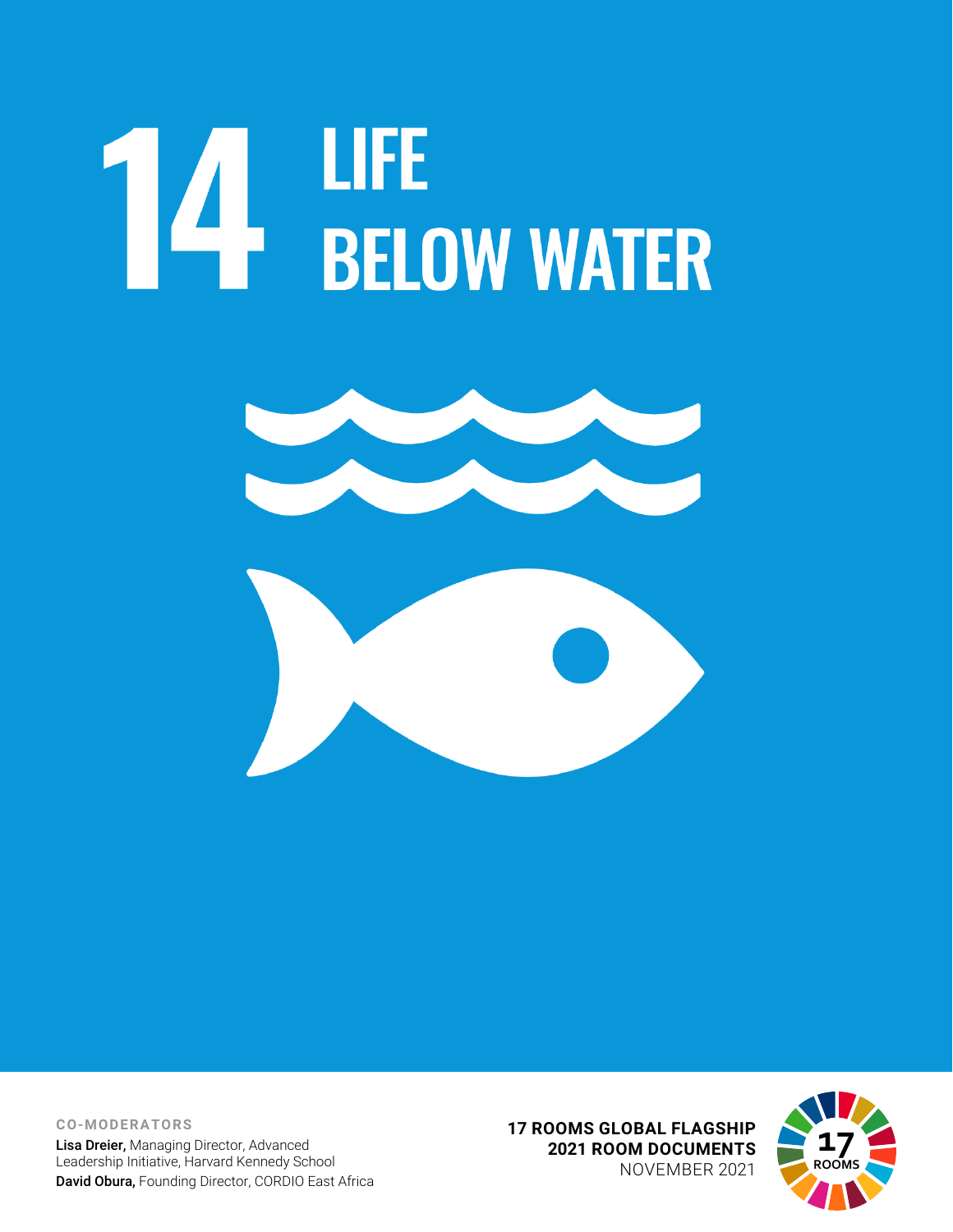This document summarizes the ideas and actions that emerged from Room 14, a working group for Sustainable Development Goal 14 on Life Below Water, that convened as part of the annual 17 Rooms global flagship process in 2021. Th[e 17 Rooms initiative](https://www.brookings.edu/project/17-rooms/) is co-hosted by the Center for Sustainable Development at The Brookings Institution and The Rockefeller Foundation. Each Room, one per SDG, was asked to identify actionable priorities that can be advanced by the end of 2022 to improve some component of 2030 outcomes for its respective Goal. Corresponding documents prepared by the other flagship Rooms are availabl[e here,](http://www.brookings.edu/17rooms2021) alongside a synthesis report prepared by the 17 Rooms secretariat.

## **Room 14 — A simple but powerful framework to harness cross-SDG synergies with the oceans**

*Room 14 Co-Moderators: Lisa Dreier (lisa\_dreier@harvard.edu) and David Obura (dobura@cordioea.net)* 

*Room 14 Participants: Nathan Bennett, Jessica Blythe, Kate Brown, Neil Davies, Fabrice DeClerck, Kim Friedman, Renzo Guinto, Megan Morikawa, Ravenna Nuaimy-Barker, Rashid Sumaila, Sebastian Unger, Jacob Taylor (17 Rooms secretariat)*

#### **The problem**

Ocean and coastal locations face a challenging mix of interactions and inter-dependencies, presenting a particular version of 21st century challenges. The ocean provides opportunities as well as imposing challenges, and the people, jurisdictions and organizations interacting with the ocean face a complex puzzle to identify what actions lead to sustainability, and those that lead away. Existing approaches may be data-heavy and challenging to implement, or context-dependent and difficult to replicate in terms of impacts and learning. Our approach helps to find a middle ground applying consistent language and concepts through the Sustainable Development Goals (SDGs), which enables aggregation, comparison and learning, and may also help with quantification and assessment. A local SDG narrative based on a fishing family in coastal Kenya, is illustrated <u>here, [1](#page-1-0)</u> as a starting point for harnessing cross-SDG synergies to stimulate action for local sustainability.

#### **What we are trying to do**

Room 14 is developing a framework that can help any community, place, or organization to identify and catalyze systemic action that benefits people, ocean biodiversity and ocean-based economic activities. The SDGs provide a Theory of Change and a narrative framework that can help in this regard—to map cross-SDG synergies, opportunities and trade-offs. Grounded in a specific ocean-focused place, initiative or theme, this process may help actors to identify potential transformational actions and the capacities required to achieve them. Gender is a key determinant of local action and agency, and SDG 5 will form a common thread through all narratives.



Further, the common language and narrative framing of the SDGs can help link narratives among places and actors, to foster collective action and SDG delivery at scale. While this is being developed for initial use on SDG 14, the approach can be applied to any SDG.

<span id="page-1-0"></span><sup>1</sup> http://bit.ly/sdgcoastke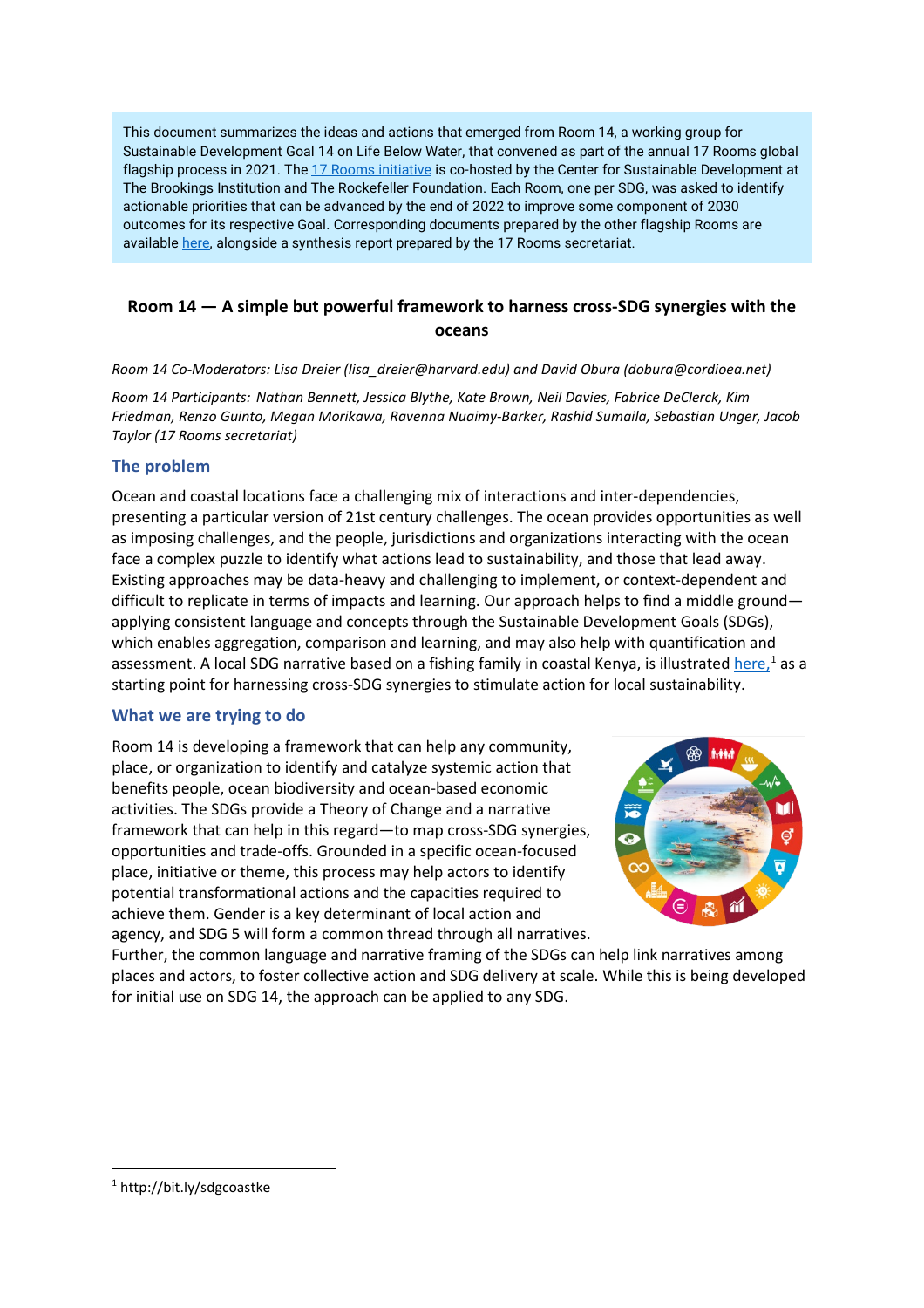## **Approach**

The approach focuses on an entity or geographical place, including key stakeholders or participants and the boundaries of the system, to assure no one is left out. Participants define their ocean-based

vision, what it means in terms of sustainable development, and any cultural, religious, ethical, or other context-specific values and interactions between people and nature.

Putting SDG 14 at the center, the process identifies the 5-6 other SDGs that have key interactions and interdependencies with the ocean. Based on this scaffolding, and generic guidance on goal interactions, a high-level narrative detailing the dominant interactions of the specific context is prepared, identifying key opportunities and challenges to the stated vision. This narrative provides a way to map and communicate



the relevance and influence of oceans on other key issues; and provides a strategic foundation for communities or institutions to harness synergies and address challenges arising from those interconnections.

# **Outputs and outcomes**

Specific outputs will depend on the role the narrative can most usefully play in its given context. It may be presented as a written summary, an interactive web page, or a visual rendering. It could contribute to a planning process or strategy; help build understanding, alignment, and engagement among diverse stakeholders; initiate connections to new networks and resources. Three key areas it is most likely to contribute to are in prioritizing key challenges and actions, building momentum and leadership, and engaging new or existing champions.

#### **Next steps**

- 1) *Develop* the narrative development approach with specific steps and outputs (Sept–Oct 2021).
- 2) *Prototype* the approach through a small and diverse set of places/organizations, each supported by a room participant; trial and iteratively improve the process (October 2021–March 2022). Resources may be needed to support this process. Three potential prototypes are:
	- a) *Moorea, French Polynesia* at the island/municipal level (17,000 people) to support a multistakeholder initiative to identify priorities for development.
	- b) *Mombasa, Kenya.* A city of 1-1.5 million, in a "smart city" sustainability project focused on climate change and waste management, in a multi-stakeholder scenarios process.
	- c) *Iberostar.* A Spanish family-owned tourism company with multiple properties and destinations, to support transformations towards sustainable tourism, particularly around seafood consumption and sourcing.
	- d) *17 Rooms-X*. Explore synergies with existing 17 Rooms-X partners, to contribute to and/or complement prototyping*.*
- **3)** *Consolidate* the narrative-building approach, to lead into the 2022 17 Rooms process with a view to scaling out and building a Community of Practice or supporting existing ones—e.g. around SDG 14 voluntary commitments, the Friends of Ocean Action, etc. (April–June 2022)

## **We are seeking partners**

- Do you have an ongoing process that could benefit from this approach? We are interested to know if it is compatible with your work or could be useful for your SDG; and to explore what we can learn.
- Can this help you **BREAK blockages** and/or **MAKE new pathways** to sustainability actions?
- Can you help **identify interactions and synergies** between your issue and SDG 14/oceans, for further development in our prototype initiatives?